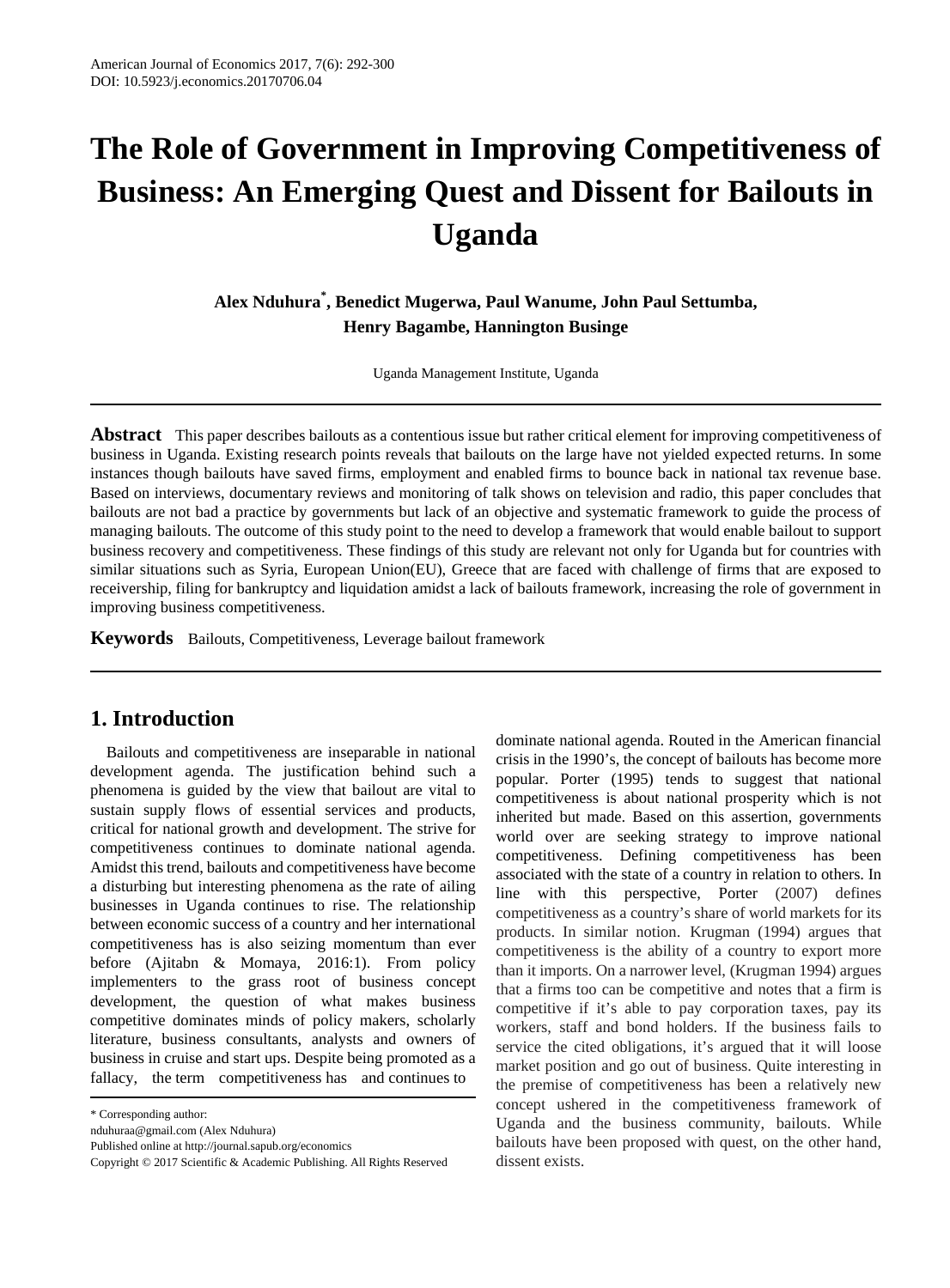## **2. Background**

Bailouts have dominated debate and media reviews of late. In line with growing local firm competitiveness, many thoughts have arisen on whether cash bailouts to a list of estimated 65 firms is worthwhile or not. The dissent is motivated by the assertion that beneficiaries of bailouts are usually politically connected and that their financial performance significantly worsens than among bailed-out firms, those that are politically connected exhibit than their none connected peers at the time of and following the bailout (Faccio, Masulis, & McConnell, 2006).

Some views though quite diversionary while others unifying in some sorts keep coming (Mukungu, 2016). Some views have come along with critical thought that tends to propose a fix. However, views in the air have far provided a muddy terrain where narrowing to the right decision seems to be creating a journey to a destiny, where the brave don't dare go.

Such dilemma, has created continues complexity amongst politicians, publics and policy makers on next direction to take. Making the right choice appears to have become, a decision delayed and difficult from the circles of policy makers, tax payers, analysts, prospective firm beneficiaries. Amidst this dilemma are onlookers such as development partners who have chosen to remain silent as the government of Uganda (state) ponders to find the quick fix and right piece to complete the cash bail out puzzle game. It is therefore imperative that the discussion of cash bailouts and competitiveness of local business firms in Uganda continues. To provide a ground breaking answer to which way we go, we explore the concept of business competitiveness, the role of the state in supporting business survival and competitiveness, arguments for and against cash bailouts while providing guidance on the best fit in this puzzle.

## **3. The Origin**

Uganda has over years manifested impressive economic growth averaged at 5.5% (World Bank, 2014), and growth in tax revenue (URA, 2014). Alongside this trend Uganda has enjoyed celebration as the most enterprising country for some time but sadly, most new firms have not lived to witness celebration of their heritage (World Bank; 2013:3). Dramatic changes in Uganda's business environment pause a threat to the country's competitiveness at international, national and firm levels. Increased firm failure to repay bank loans, outcry for bailouts amidst protest from the an outburst of public protest in addition to shocks suffered by unprecedented civil war and unrest in South Sudan, scale of bad loans, threatens the competitiveness of business enterprise in Uganda. This situation justifies assertion that competitiveness is not inherited (Porter, 2001). With Uganda's reliance on tax revenue to fund over 70% of its national budget (Republic of Uganda, 2016), the current trends are threatening! Defining the new journey of competitiveness appears never to remain the same. It requires new thinking and practice based on well researched thoughts that will guide new strategy and policy for both government and owners of capital on a mechanism to reboot not only national competitiveness but business competiveness. One of such strategy that is currently being considered is bailouts to ailing firms. To avert this trend, a study is undertaken to explore, the contextualization of competitiveness and emerging roles of government and owners of capital in improving national and business competitiveness.

#### **3.1. Bailouts**

A bailout is a colloquial term for giving financial support to a company or country which faces serious financial difficulty or bankruptcy. A bailout is a form of state intervention into the economy with important redistributive effects Grossman & Woll, 2014; Coombs, 2009; Wall, 2010). Schneider & Tornell (2003) suggest that a bailout is a systematic guarantee given to lenders as a shield for a critical mass of borrowers' defaults, (Sheinder & Tornell, 2003). Principally, a bailout refers to support provided by governments to prevent firms or individual businesses from collapsing.

#### **4. Arguments for Bailouts**

Crises are inevitable (Das, 2012). Crisis tends to be felt more in financial and credit markets. Schneider & Tornwell (2005) also argue that bailouts happen only when there is a critical mass of defaults. As long as there are financial markets, there will be boom and bust cycles, (Das, 2012) ushering in moments of crisis. Government bailout is where a Government provides financial support to the State Owned Enterprises, state corporations or county Governments when facing financial difficulties or bankruptcy. Moments of economic crisis require that the state and companies engage in what may appear to be odd. The objective of odds is to enable nations and business thrive (Porter, 1985; Cerny, 1990; Cerny, 1997). Michael & Felix (2015) in a study of 548 banks that were bailed out under a troubled Asset Relief Program (TARP) in USA reveal that only 138 could not survive. This reveals that when a bailout is undertaken, 75.2% survival rate of business firms can be achieved. Economies that have progressed need to be supported by governments to avoid rescinding in turmoil that may be difficult to reboot. Continuous, monitoring of economic situation would help governments to sense economic fevers and offer timely prescriptions and bailouts. Failure would results into a who moved my cheese scenario (Johnson, Bracken, Lowenheim, Hamby, 2010).

In advocating for bailouts, the Group of Seven (G7) suggests that bailouts protect the integrity of the international financial system. They argue that bailouts; help to protect investor from shocks beyond their control, provide safeguard jobs, helps to avoid the credit freeze while enabling funds to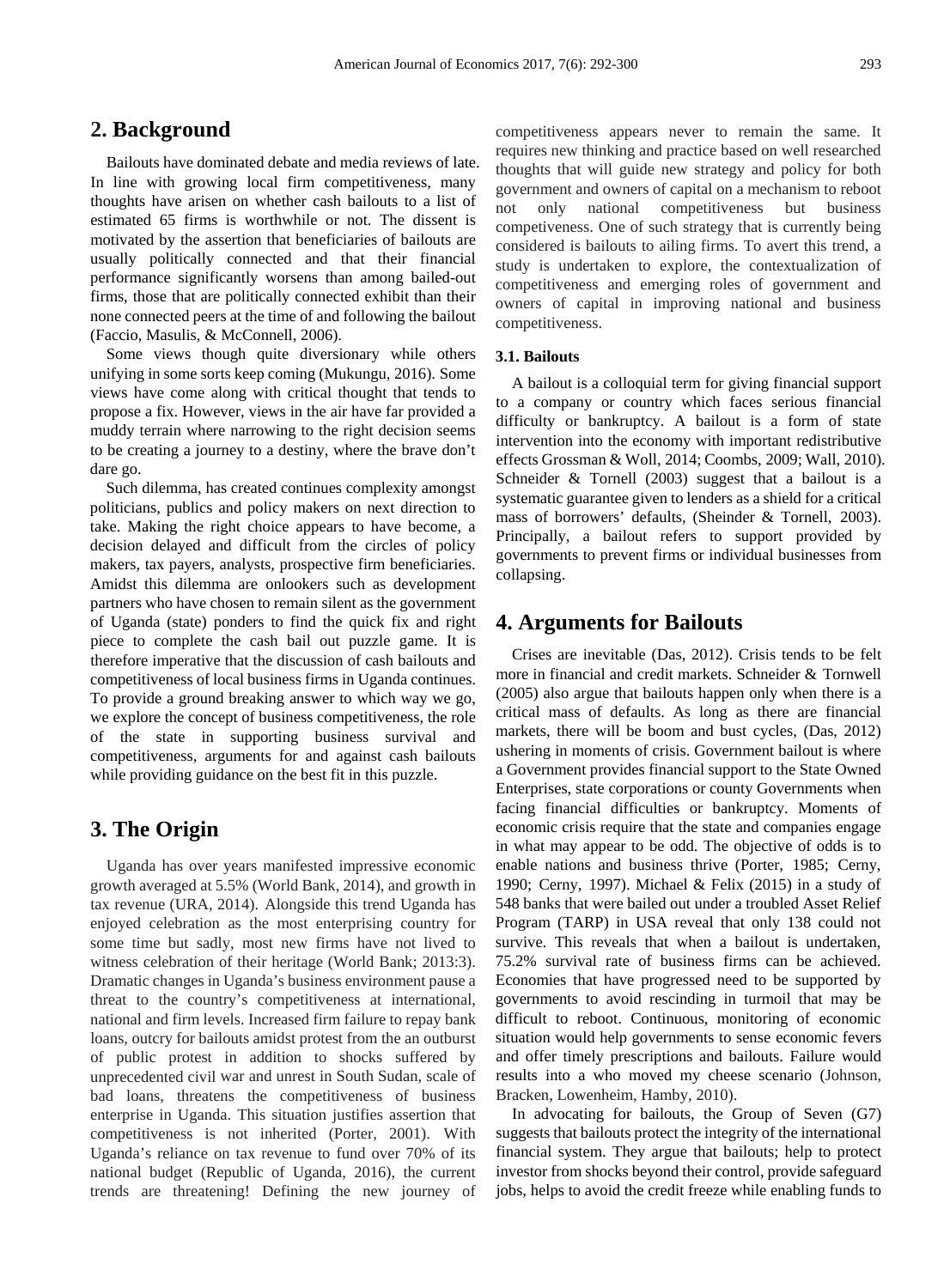flow throughout the economy, protect economy from sliding into a recession and may enable firms to avoid toxic profits for instance firms may be able to sale their assets in future at a better price realizing better returns as the value may have risen enough to make a profit. This is in line with Gupta et,al (2012) that advocates cautiously for bailouts. Citing Keynesian theory and General Theory of Employment, Interest and Money, Gupta et,al (2012) argues that the state should boost economic growth and improve stability of the private sector (Onyango, 2016). Further assertion is made that micro actions of individuals and firms can result into aggregate macroeconomic outcomes in which the economy that can make the economy operate below its potential output (Anand, Gupta & Dash, 2012; Culpepper & Reinke, 2014). There is agreement in the Keynes Theory that presupposes that managing depression requires that governments to provide stimulus package through a reduction in interest rates and investment in infrastructure. In similar thought (Shahabian, 2011) argues that governments should always bail out ailing firms in order to protect the stability of economies by turning bailouts into government shareholding equity in bailed firms. Giannetti & Simonov (2013) argue that government recapitalisation results into positive abnormal returns for clients of recapitalised banks. In a review of bank state recapitalisations, findings revealed that recapitalised bank are able to extend more credit to clients and increase investements. Bailouts support job creation though jobs created may be slightly lower than comparable firms (Giannetti & Simonov, 2013). In Kenya, bailouts outs are synonymous with Kenya Airways and more recently troubled Kenyan regional retail chain stores brands (osendo, 2016).

However, governments should explore maximizing their investments by boarding off their shareholding as soon as the firms turn back to profit (Debrah & Toroitich, 2005). This is aimed at protecting tax payer, (Shahabian, 2011).

# **5. Arguments against Bailouts**

Despite the views of proponents of bailouts, in Uganda bailouts and across the world bailouts have not been welcomed with ease. While others view bailouts as an unethical encroachment on an already constrained public purse, others view them as exploitation of the tax payer to reward political stewards. Koetter & Noth (2015) suggests still some bailouts do not achieve the business survival objective, citing that on average 25% of firms bailed out will not survive. Poole (2009) argue that bailouts distort risk assessments. In this line of thought, Gupta et,al (2012) reveals that on the defensive, the defendants argue that bailouts increase public debt, increase tax burden on tax payers, the real benefit is difficult to calculate, exposure of state sympathy to poor governance and limitation of sympathy to a small clique. While survival of business after bailouts remains at contravaersary, the cost of bailouts has in most times construed to be high and constraining to tax

payers. Globally this is evident. In the United Kingdom, the United a Labour government injected \$111 billion into two of its largest banks (Culpepper & Reinke, 2014). In the USA, bailouts to rescue ailing banks of upto \$125 billion are a common phenomenon (Culpepper & Reinke, 2014). The costs of bailouts may at times extend to regional trading blocs to which a country in distress belongs. For instance to reboot Greece's economy the European Commission had to extend over Euro 80billion and an extra Euro 30billion from International Monetary Fund (IMF) (Ardagana & Caselli, 2014). Caprio & Klingebiel (1996) show that the cost of bailing out a system can reach as high as 55% of GDP in developing countries. Despite the high costs associated with bailouts prolonging resolution can produce catastrophe (Montinola, 2003).

In India, politically connected firms are significantly more likely to be bailed out than similar no connected firms (Faccio, Masulis, & McConnell, 2006).

In Kenya, bailouts by 2008 had cost the state \$600million to \$1billion (Bandiera, Kumar & Pinto, 2008). In Uganda, bailouts have been ushered by the state. Elswhere, bailouts have been tabled in public domain. However, in Uganda the release of bailouts is planned silently and have often times been brought to the public notice by fractured but patriotic media houses. Bailouts in millions of dollars have been released to reboot businesses but have been grossly characterized by elite corruption and orchestrated by political emotions and ideology (Tangri & Mwenda, 2008).

# **6. Methodology**

The study adopted an exploratory design. The objective of the design was to navigate views across communities in answering the following questions

**Research questions; Q1:** Do bailouts improve competitiveness of nations and business**? Q2:** What is the roles of the state and business in improving their taste of competitiveness? **Q3:** Are bailouts justifiable or not? **Q4:** What are the conditions for successful bailout programmes **Q5:** What are the alternative to bailouts?

**Population and sampling;** The study purposively targeted 100 respondents that included candidates for bailouts (10) and respondents from the general public were 90. Members of the public included; discussants on popular radio and television talkshows, politicians, scholars on strategy and policy, business men and women, members of Uganda Debt network, bankers. Saturation was reached at 74 respondents.

#### **Data Management & Ethical Considerations**

#### **Data Collection**

**Interviews:** The open-ended interview technique, combined with the use of a neutral questioning technique to probe responses was adopted. This allowed respondents to share virtually any aspects of their situations or of the documents that were influencing their decisions, with no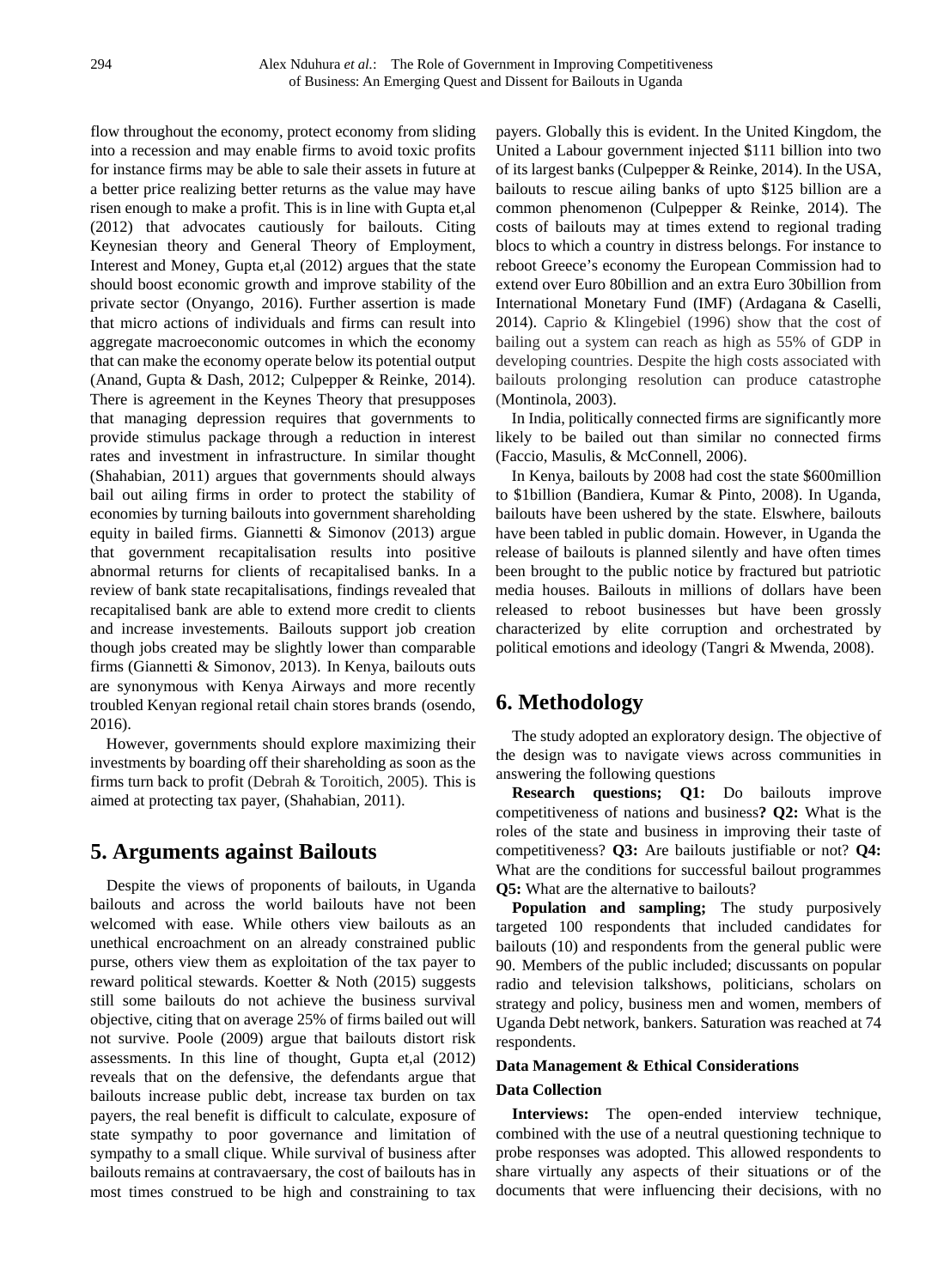preconceived restrictions or expectations to limit their responses.

**Focus groups:** We listened further to respondents to gain a contextual analysis on bailouts and their role in improving national competitiveness. This is in line with Ely (2005). Listening was guided by the works of Vandergrift (2007). The study monitored and listening to focus 4 focus groups on popular television stations with programmes that focused on bailouts. Focus groups comprised of at least 5 members. Listening to such nature of focus groups was further guided by the works of Kitzinger (1994).

**Documents review:** The reviewed a range of documents that related with the research theme;

National Media with wide circulation (ABC), the East African Newspaper, peer reviewed scholarly articles, Uganda's Vision 2040, reports and national registry records. These sources were granted varying level of time to express

their views and perceptions on bailouts and competitiveness of business. In retrieving insights on ongoing bailout spree, we reviewed scholarly and empirical literature (white papers) on bailouts in USA, United Kingdom and Asia. We further analyzed the list of registrar of companies in Uganda to understand if they are genuine. Responses from 75 responses are retrieved as saturation of data sets in with variability of data following similar trends. According to Guest, Bunce & Johnson (2006) this approach is appropriate. The content analytic technique provided an unobtrusive means of data description, based totally upon an inductive examination of the responses.

#### **Data Analysis**

Responses from responses were recorded. Listening from television was transcribed and later combined with other data to form themes against common responses were analysed.



**Figure 1.** All sources  $3<sup>rd</sup>$  July 2016 to  $13<sup>th</sup>$  August 2016. [Note: Total N=100, S=75 (45) Yes (29) No]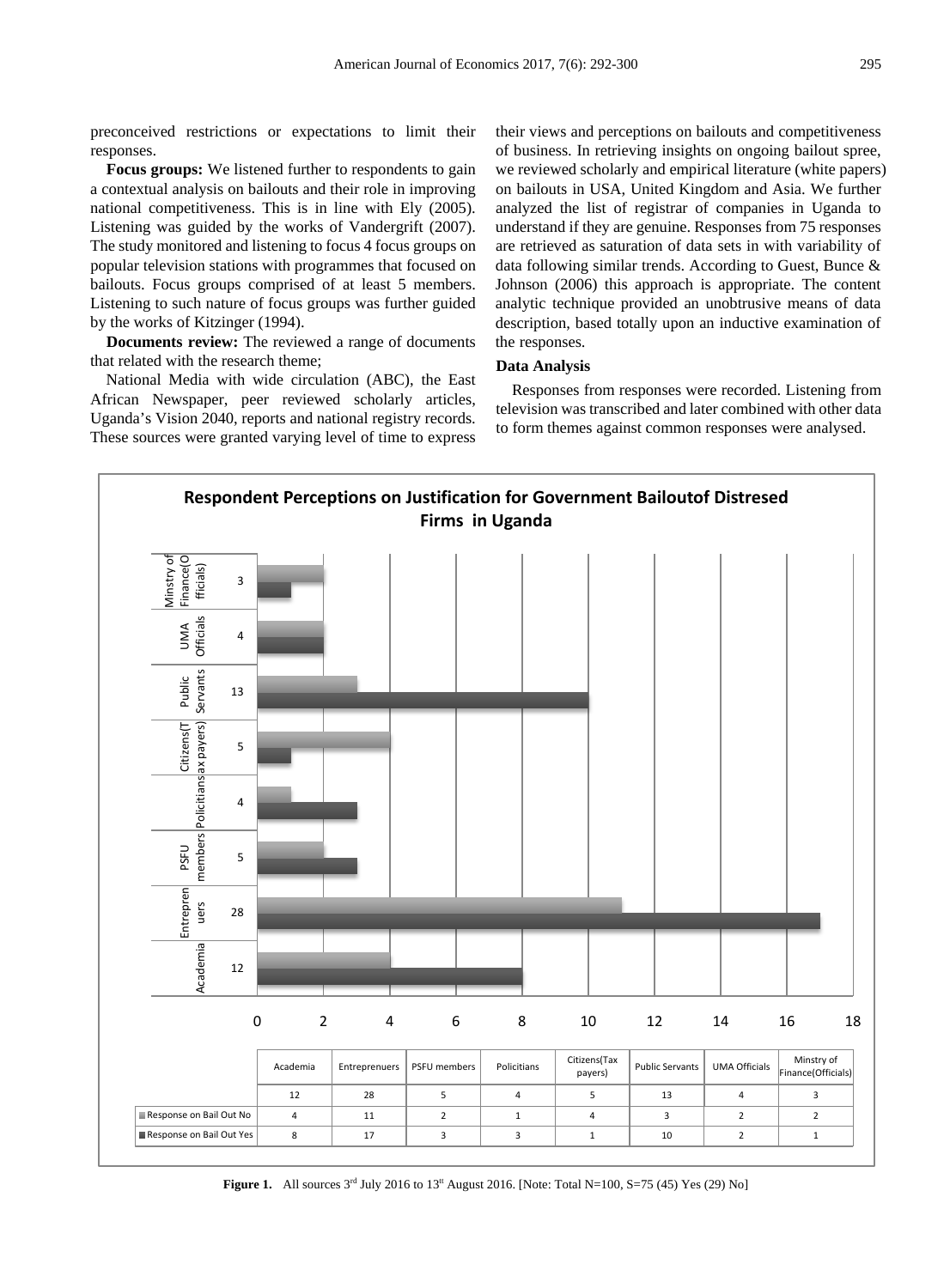#### **Data Quality**

To reduce defects in data gathering, the study reviewed television sessions on youtube.com. This was aimed at ensuring consistency of responses recorded. The study attempted to validate data by sending the final manuscript to respondents for review. Truthfulness is observed by ensuring that only responses are recorded.

# **7. Findings and Discussions**

The study retrieved the following findings

#### **Theme 1: Definition of Competitiveness of a Nation**

Findings reveal that a nation is considered to be competitive, if products produced can be competitively priced in country and in foreign markets (Porter et, al 1995). Owners of capital unlike analysts believe that a state is competitive if it is able to make businesses competitive. Reliable access to affordable & low interest credit, reliable electricity and engagement in policy formulation and review that defines as pillars necessary to drive competitiveness (Ajitabn & Momaya, 2016:2) & (World Competitiveness Report, 1989:2). A nation is competitive if its international competitiveness is felt at the industry level (WCR, 1989; 43). At industry level, exists firms or businesses that must be seen to be competitive they are able to produce products that provide better products than its competitors provide (Porter, 1995).

Competitiveness at the sector level is often considered the result of the strategies and actions of firms that operate in that sector. The terms sector and industry are considered equivalent and used inter-changeably.

#### **Theme 2: Perspectives on Competitiveness of a Business**

There is general consensus among respondents that a business is competitive if it is able to create and take to the market high quality and competitively priced products. However, a minor school of thought manifests with 20% of respondents alluding that a business is competitive if it is able to celebrate at least 5 of its birthdays.

#### **Theme 3: The Influence of Competitiveness of a Business & Impact on Competitiveness of a Nation**

Findings that business firms enable competitiveness of nations through;

- Produce quality products that match the tastes of both the local and international markets
- Make revenue that contributes to GDP and growth in Per capita income which in turn attracts local economic development and foreign direct investment
- Provide employment which help to reduce constraints on already constrained public service for example "Am able to pay for my medical bills, giving chance to the "needy of the needy" to take my share of what I would have utilized". These views are shared by Krugman, 1994; Chauca, 2003 & Gupta et al, 2012; Poudel & Hovey, 2013; Sigdel & Koirala, 2015).

#### **Theme 4: Role of the State in Supporting Competitiveness of a Business**

Respondents on the large (61%) believe that the state needs to increase investment in critical sectors (transport, energy, and agriculture). Irrespective of initial opinion, 80% of respondents believe that a bailout to business is important but were skeptical on where the process of awarding the cash bailouts would be transparent and equitable. Sceptism also was skewed on whether the bailout money wouldn't be used to pay debts other than invest to improve business health. A minority of respondents (20%) suggest that government must provide an interest cap on bank loan interest rates proposing central bank rate (CBR) up to plus 5 to 10% is ideal however, skeptiscm ensued on whether this wouldn't scare away investors in the banking sector resulting into a credit squeeze that would then bring back the economy and business into distress. Careful percentages benchmarked from at least the East African region should be considered. Some respondents memory recapped how the war in South Sudan had impacted on business in Uganda and conclude that national stability is not enough in business and thus governments should play a key role in ensuring stability of foreign markets where their citizens trade. This view is shared in with (Porter 1998, Shahabian 2011 & Debrah & Toroitchi, 2005).

#### **Theme 5: Role of a Business in Supporting Own Competitiveness**

The findings reveal despite government support, businesses should be held responsible for poor performance and that the slogan "Gavumenti Etuyambe" a local Luganda language word meaning "the state should help us" must stop. Respondents revealed that firms should take up loans that they can afford to pay back. There was also a feeling that some loans are secured for business but diverted into accumulating personal wealth at the expense of business needs. Media reviews suggested that one affected businessman in the 65 had "secured a government loan of \$2 million but had only invested \$1 million and that the state had resorted to taking over factory belonging to the businessman". Some respondents (40%) reveal that business firms must monitor to detect any signs of distress at any time and take measures to restructure business operations to avoid early enough from being falling in a "ditch". Krugman (1994) asserts that business must be able to strive for their own competitiveness. Furthermore, amidst competitive forces, Porter (1998) argues that firms must strive to develop strategy to secure own competitive edge.

#### **Theme 6: Can a Bailout Support National and Business Competitiveness**

Respondents on the large, agree that efficient and effective business process, coupled with corporate governance structures staffed with professionals and clear terms of appointment of Board members is key to realizing the benefits of government or state bailouts. Eighty (80%) of respondents agree that cash bailouts enable firms to repay formerly hard to pay loans, enable product improvement.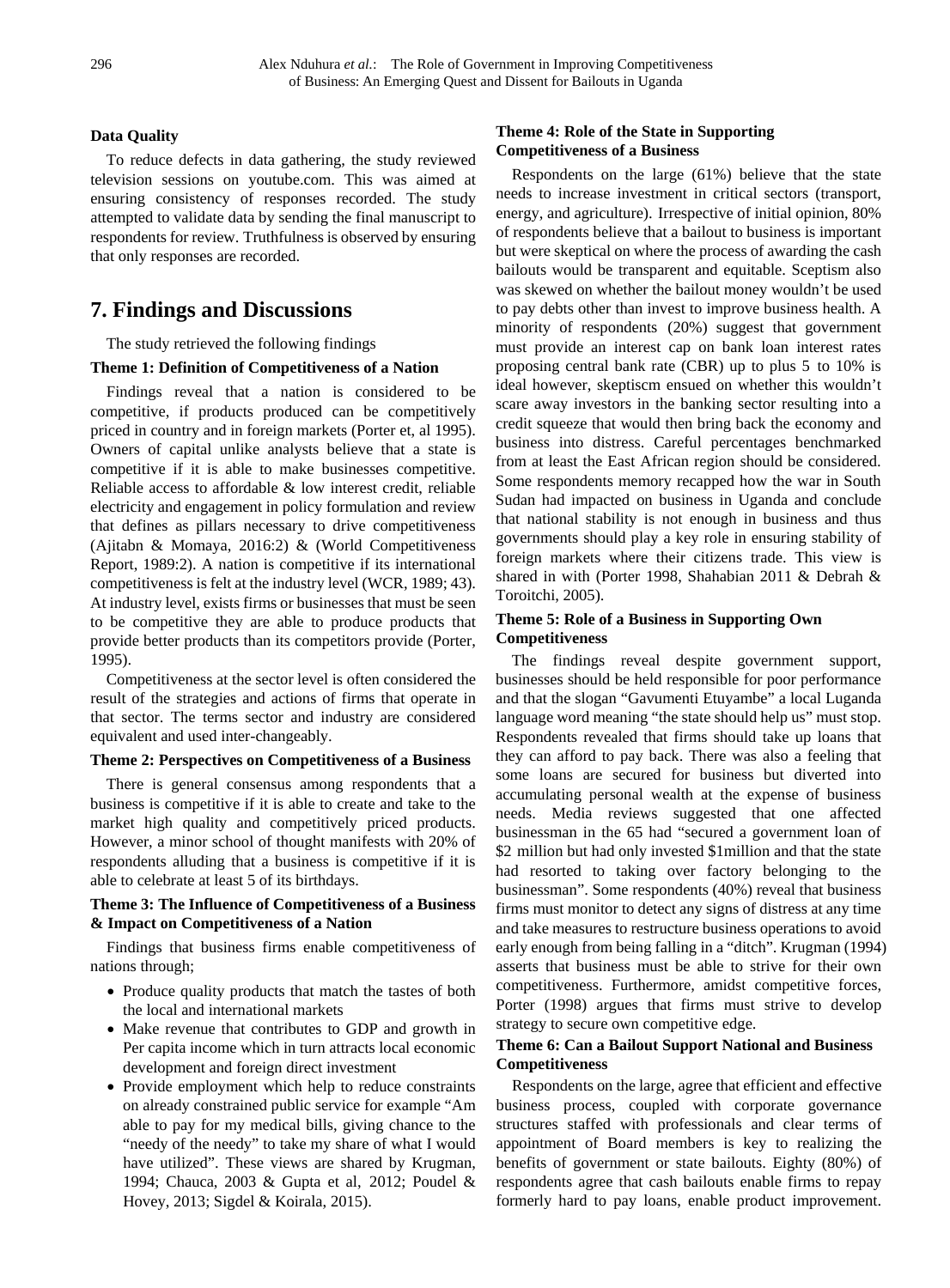This in turn enables firms to pay staff creating employment, pay taxes which enables governments to secure tax revenue necessary for public investment in roads, healthcare and education, "perquisites' for business and national competitiveness" However, there is skeptism that with lack of a bailout framework bailouts will not achieve their intended purpose. These line of thought is in agreement with Grossman & Woll, 2014; Porter, 2008; McGee, 2009) that believes that bailouts are need to prevent something worse from happening.

#### **Theme 7: Conditions for Successful Bail out Schemes**

On whether bailouts can improve business and national competitiveness, 61% of respondents agree that bailouts despite their odds can help to improve national and business competitiveness. However, a set of conditions for bailouts is recommended in order for the state to retrieve a return on investment for bailouts. This is supported by the view that unless such conditions are set, bailouts are likely to be beneficial to some special interests at the expense of the general public (McGee, 2009). The conditions that are recommend for successful bailouts include;

- Establish a legal framework ratified by parliament. A review of media revealed a remark from a member of Uganda's Public Accounts Committee who also doubles as a member of Parliament that remarked "a bailout requires making a charge on the consolidated fund and such action cannot be done arbitrarily without Parliament's sanction".
- Investigate tax compliance by proposed bail out candidates "I think bailouts are financed by tax payers money. There is need to explore of the bailout candidate are up to date with tax compliance".
- Create a framework for managing conflict of interest." Politicians are likely to bail out firms that supported the incumbent government. For example "about 3 companies on the list of 65 contributed millions of shillings towards the current government elections recently.'
- Set up a well-defined criteria for bailouts with the following; recruitment criteria, selection criteria, apportionment of bailout with scientific formula based on past performance, assets and liabilities, proposed management initiatives, base case, worst case and best case scenarios. "Personally, I think there are many more deserving companies that out there in the market, have not made it to the shortlist of 65 since maybe they are not well connected".
- Ensure that corporate governance structures are in place. A scholar remarked, "One of the companies cited is a sole proprietorship without a Board of Directors as required by Companies Act and government should not risk investing in a company where one man steals the show".
- Recovery mechanism for the cash bailout. One respondent remarked that ,"the bailout yield will not be felt if the money is not treated as a loan with a clear

repayment plan like it was in the case of General Motors in the USA.

- Performance monitoring of bailout progress. Respondents feel that tracking progress of business improvement is important to ensure sustainable bailout.
- Receivers should be appointed to oversee the process of recovery of firms bailed out by the state. The auditor general should audit bail out firms and publish reports in the national newspapers of wide circulation but operationally, monthly performance reports should be provided to Accountant General of government.
- Bailed out firms should repay bail out funds. The timing or repayment period should start immediately when bailed out firms have bounced back to profit.
- From the time of bouncing back to profitability, the bailed out firms should commence on repayment of state bailout loan for a period to 10 years at Central Bank Rate (CBR).

#### **Theme 8: Alternatives for Bailouts**

Findings reveal that despite bailouts may at times be costly to the state. The study findings reveal some alternatives to bailouts

- **Business restructuring**. Respondents argue that this will require negotiating restructuring of debt whereby distressed business owners can with the help of government negotiate delayed payments for debt provided to distressed banks. Others suggest that review of operations is likely to help business owners with opportunity to identify waste and unnecessary business expenditures impacting on distress, which can them be eliminated. Internal controls are also suggested in the restructuring process.
- **Sale off of non-performing assets**. Sixty percent (60%) of respondents argue that struggling firms need to board off equity to retrieve necessary cash for operations. "One of the 65 should sale off his luxurious estate and pay off his own loans other than making tax payers pay his loan at the expense of their effort while he stays on the large living a life of luxury" This line with TARP bailouts scheme in USA that required that bailout candidates eliminate hefty bonuses for top executives.

# **8. Lessons from International Experience**

Bailouts can help industry and nation's improve their competitiveness and reduce exposure to recession. Bordo & Schwartz (2000), shares in this argument. Based on USA experience, the bailout of General Motors (GM) and American Insurance Guarantee (AIG) bailouts can help businesses and nations to recovery. From the edge of bankruptcy, the bailout has enabled GM to return to profit, contributing to USA tax revenue. For instance for years 2013 to 2015 GM has paid tax in excess of USD4,252,000.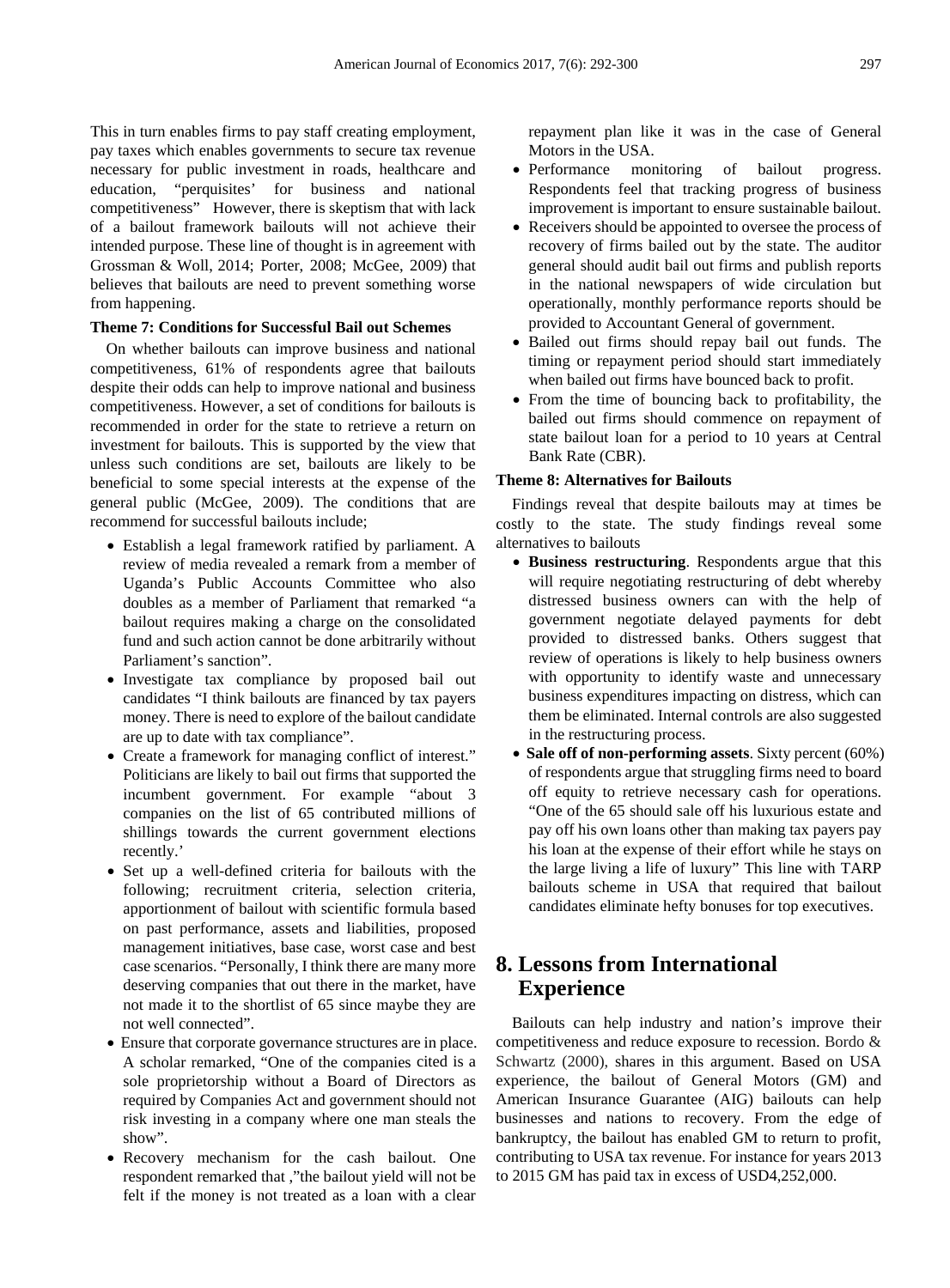In the Nepal, it is argued that involving the private sector in rescue packages can a times be tricky (arm-twisted investors will pull their money out elsewhere), but it needs to be attempted, Jeffrey (1999:2). Reflecting on an IMF program on bailout of private sector firms, it is argued by Jeffrey (1999) the country and businesses were able to recover after two years, and attained its pre-crisis level of production. This is just the length of time it took Mexico after December 1994. Ravi & Martin (2013) advise that the success of a bailout programme will be influenced by setup of prudent corporate governance structures among bailout recipients.

In East Asia, strict legal and regulatory environment is perceived to be critical in reducing economic distress, Ulrich (2012:19). Further the idea that recapitalization of distressed firms can save the economy from sinking in deeper trouble is mooted but requires a well-designed programme (Ulrich, 2012:19). There is some disparity in though that suggests that economic distress needs to be solved by seeking external support from lending agencies, Jeff (1998).

Filing for bankruptcy should also be viewed as an alternative (Skeel, 2013).

## **9. Conclusions**

A synthesis of views suggests that bailouts can reboot an ailing business community and national competitiveness. There is in consensus with Keynes theory of Employment, Interest and Money, Krugman, 1994; Gupta, 2014; and Porter, 2008, there is evidence that a bailout of companies supports business and national competitiveness. Evidences from the aftermath of firms like General motors (USA) American Insurance Guarantee (AIG), banks in Europe and Asia ratify this claim. Despite the gap in failure to provide a framework for successful implementation of bail out schemes by traditional promoters of competitiveness, findings from the study suggest a basis from which a framework can be developed. In deriving competitiveness at business and national level both firms and the government have roles to play. It is evident that a bailouts are a mere parachute for business and national competitiveness and other strategic interventions may be explored as alternatives at national and within business operations.

## **10. Implications for Policy Making and Review**

Based on the findings from the discussion, it is evident that bailouts can be adopted to reboot business and national competitiveness. Bailouts can deliver positive impact on

competitiveness by enabling firms to pay debts leading to reduced exposure to credit squeeze, prevent employment from being lost, enable companies to invest in quality and competitively priced products and can broadly help national economy from sinking into a depression. However, it is also evident that the path to implement bailouts in Uganda is unclear. It is against this background that, the following recommendations are derived.

A legal or policy instrument providing procedures for bailout situations in should be considered. Key issues that may be reflect in include; set principles for guiding bailout systems, criteria for identifying applicants from the market, criteria for selection of bailout candidate-employment creation, compliance with tax, contribution to corporate social responsibility, recovery mechanism, scope of bailout , audited financial accounts among other factors.

Critical analysis of financial of candidates for bailouts. This requires the appointment of an external competent certified auditor to validate a case for a need for a bailout. Other roles such as that provided for an appointed receiver should be considered.

Firms should be able to submit a recovery plan with deliverables tied to timescales before a bailout can be accepted. The recovery plan should include; putting in place corporate governance structures, value chain analysis audit. The recovery plan should be presented with a business case to a select committee of Parliament preferable the budget committee given the financial implications associated with bailouts.

Establish monitoring bailout recovery plan. To retrieve a return on investment on bailouts, there is need to consider develop and agree on a monitoring and evaluation framework between the government as a bailer and bailee (rescued company). Aspects that need to be monitored include; financial performance, human resource ceiling and performance, shareholding to ensure that it's stable throughout the bailout recovery period to avoid withdrawing the benefit that the bailout seeks to recover.

Conclusively, we propose a framework that guides future implications for future discussion, policy, laws, regulations practice and research on bailouts and competitiveness.

The framework suggests that competitiveness of nations can be influenced by the role of government and owners of capital. In this context, the framework reveals that bailouts, act as a function among other factors that influence competitiveness ta national and business level. An in-depth analysis of the framework suggests that the role of government and owners of capital will be influenced by external market influences in a foreign market where local firms sale and market their products.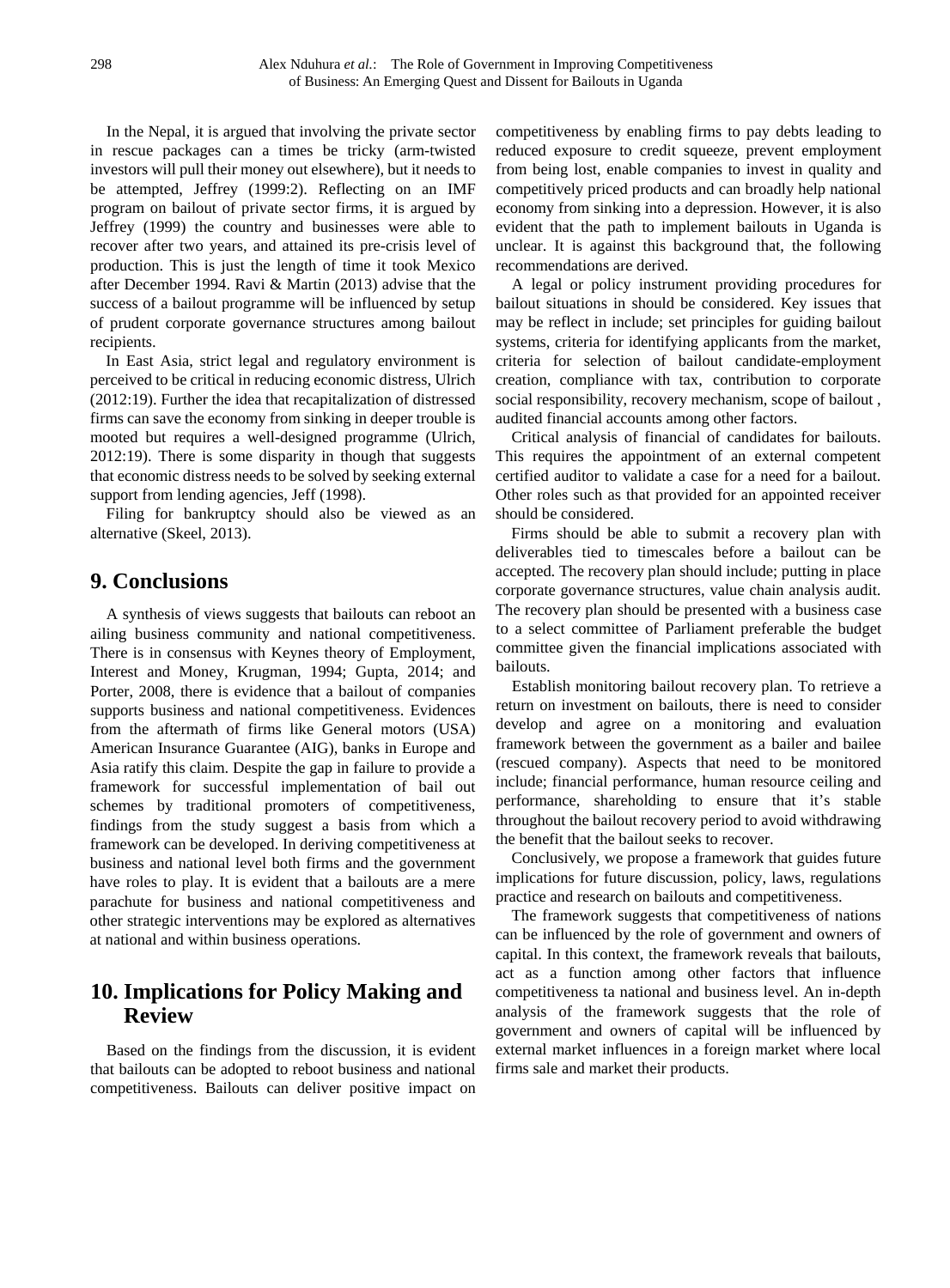

**Figure 2.** Leverage Framework for Bailouts (2017)

# **REFERENCES**

- [1] Adams, W. and Brock, J.W., (1987). Corporate size and the bailout factor. *Journal of Economic Issues*, *21*(1), pp.61-85.
- [2] Ajitabh A., & Momaya K. (np). Competitiveness of Firms: Review of Theory, Frameworks, and Models.
- [3] Anand, M.R., Gupta, G.L. and Dash, R., (2012). The euro

zone crisis, its dimensions and implications. *Department of Economic Affairs (DEA), Ministry of Finance, India*.

- [4] Ardagna, S., & Caselli, F. (2014). The political economy of the Greek debt crisis: a tale of two bailouts. *American Economic Journal: Macroeconomics*, *6*(4), 291-323.
- [5] Bandiera, L., Kumar, P., & Pinto, B. (2008). Kenya's quest for growth stabilization and reforms-but political stability?.
- [6] Bordo, M.D. and Schwartz, A.J., (2000). Measuring real economic effects of bailouts: historical perspectives on how countries in financial distress have fared with and without